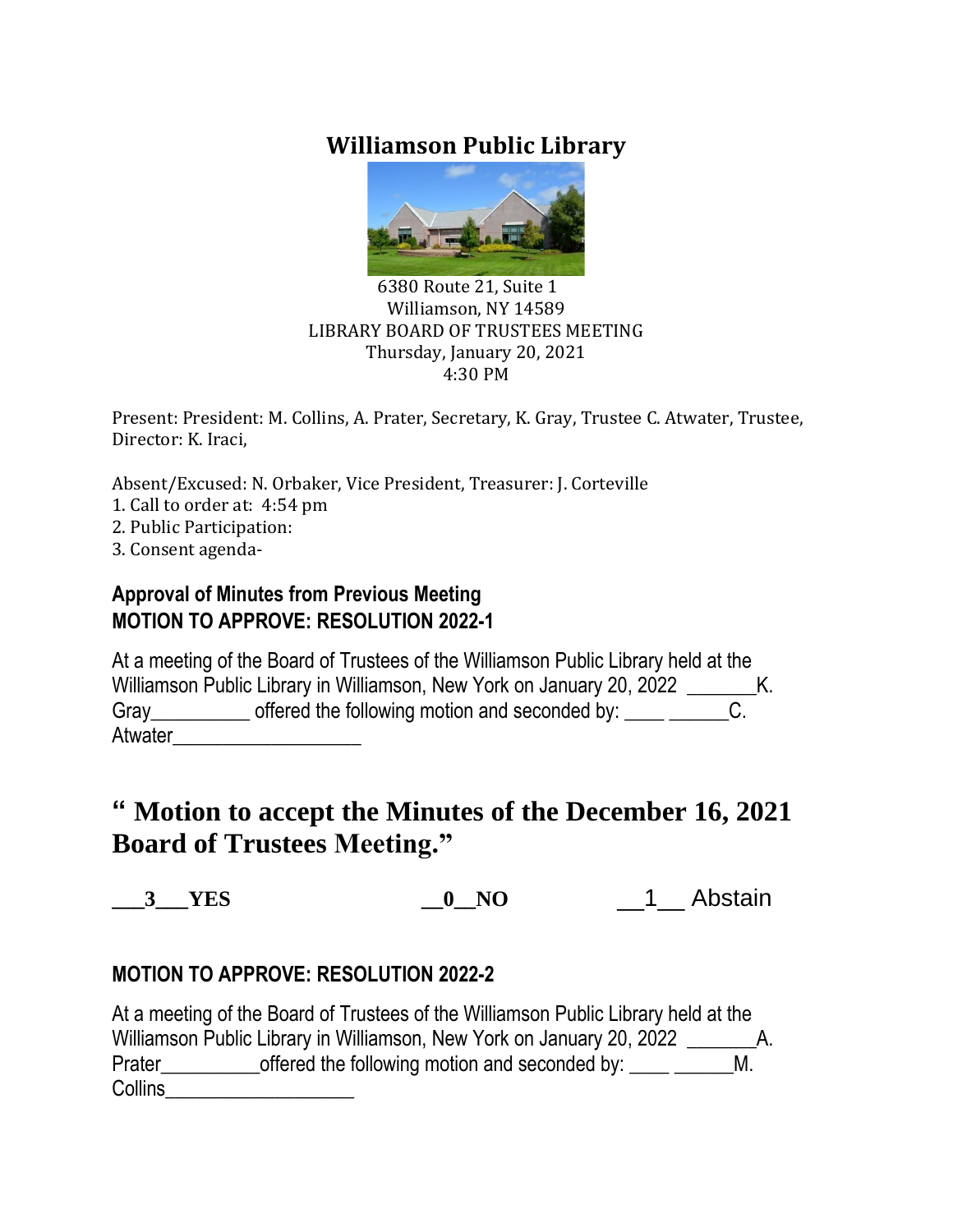# **" Motion to accept the Minutes of the December 30, 2021 Board of Trustees Meeting."**

**\_\_\_3\_\_\_YES \_\_\_0\_NO** \_1\_\_\_ Abstain

### **B. MOTION TO APPROVE: RESOLUTION 2022-3**

At a meeting of the Board of Trustees of the Williamson Public Library held at the Williamson Public Library in Williamson, New York on January 20, 2022 \_\_\_\_\_\_\_\_\_\_\_ Prater\_\_\_\_\_\_\_\_\_\_offered the following motion and seconded by: \_\_\_\_ \_\_\_\_\_\_\_K. Gray\_\_\_\_\_\_\_\_\_\_\_\_\_\_\_\_\_\_\_

**" Audit and Approval of bills, bill payment, payrolls, compensated time off and payroll change and benefits:**

**Motion to certify the Board auditing and approval of** 

**1) Payment of Bills and Check Signing for 2022 Abstract (1) Prior to Payment Totaling: \$3725.95**

**2) Electronic and Pre-Payment of Payroll, Payroll Processing fees, Employee Benefits and compensated time off for Payroll #26 for 2021 and Payrolls 1 and 2 for 2022**

**Totaling: \$22718.85**

**5) Transfer of \$5,000 from Chase Operating to the Chase Payroll account for payroll and benefit expenditures for Payrolls #2 and transfer of \$26,000 from the Operating account to the Payroll account to cover Payroll 3 and 4. Transfer of \$10,000 from the Operating Account to the voucher account to cover the warrant of bills on Abstract 2 (2022). Transfer of \$40,000 from the CNB Operating Account to the Chase Operating Account.**

- **a) Chase Bank and Canandaigua National Bank Statements for December 2022**
- **b) Payroll Change for Payroll 26 and Payrolls 1 and 2 (2021 and 2022).**
- **c) Journal Change Entry report for December 16, 2021-January 20, 2022.**
- **d) December Collateralization Statement for Canandaigua National Bank and Trust "**

**Motion to approve Audit and Approval of bills, bill payment, payrolls, compensated time off and payroll change and benefits:**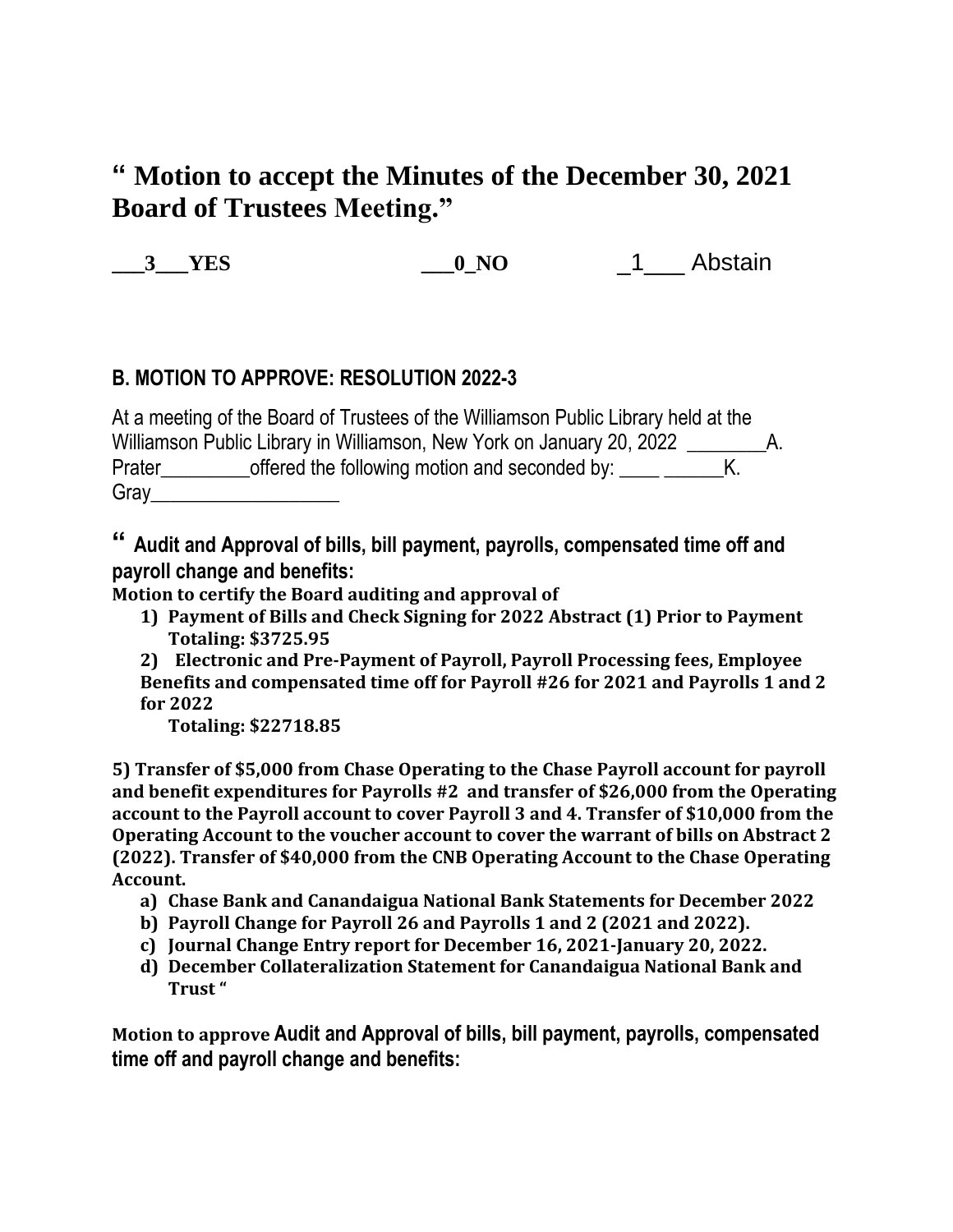#### **a 1 Abstain 1 Abstain**

#### **3. Reports to the Board**

a. Treasurer's Report- Tabled

## **b. Director's Report MOTION TO APPROVE: RESOLUTION 2022-4**

At a meeting of the Board of Trustees of the Williamson Public Library held at the Williamson Public Library in Williamson, New York on January 20, 2022. Caleb Atwater offered the following motion and seconded by: K. Gray

#### **Motion to approve the January 2022 Director's Report.**

| <b>YES</b> | NO | Abstaining |
|------------|----|------------|
|            |    |            |

#### **4. Old Business**

#### **A. Workers Comp MOTION TO APPROVE: RESOLUTION 2022-5**

At a meeting of the Board of Trustees of the Williamson Public Library held at the Williamson Public Library in Williamson, New York on January 20, 2022 A. Prater\_\_\_\_\_\_\_\_\_\_\_\_offered the following motion and seconded by: \_\_\_\_ \_\_\_\_\_\_\_\_\_\_C. Atwater

### **" To approve the final auditing of Workers Compensation and monies owed to Travelers as per attached."**

**\_\_\_\_4\_\_YES \_\_\_ 0\_\_\_NO** \_\_\_\_ Abstaining

**b. Construction Grant Network Wiring c. Building**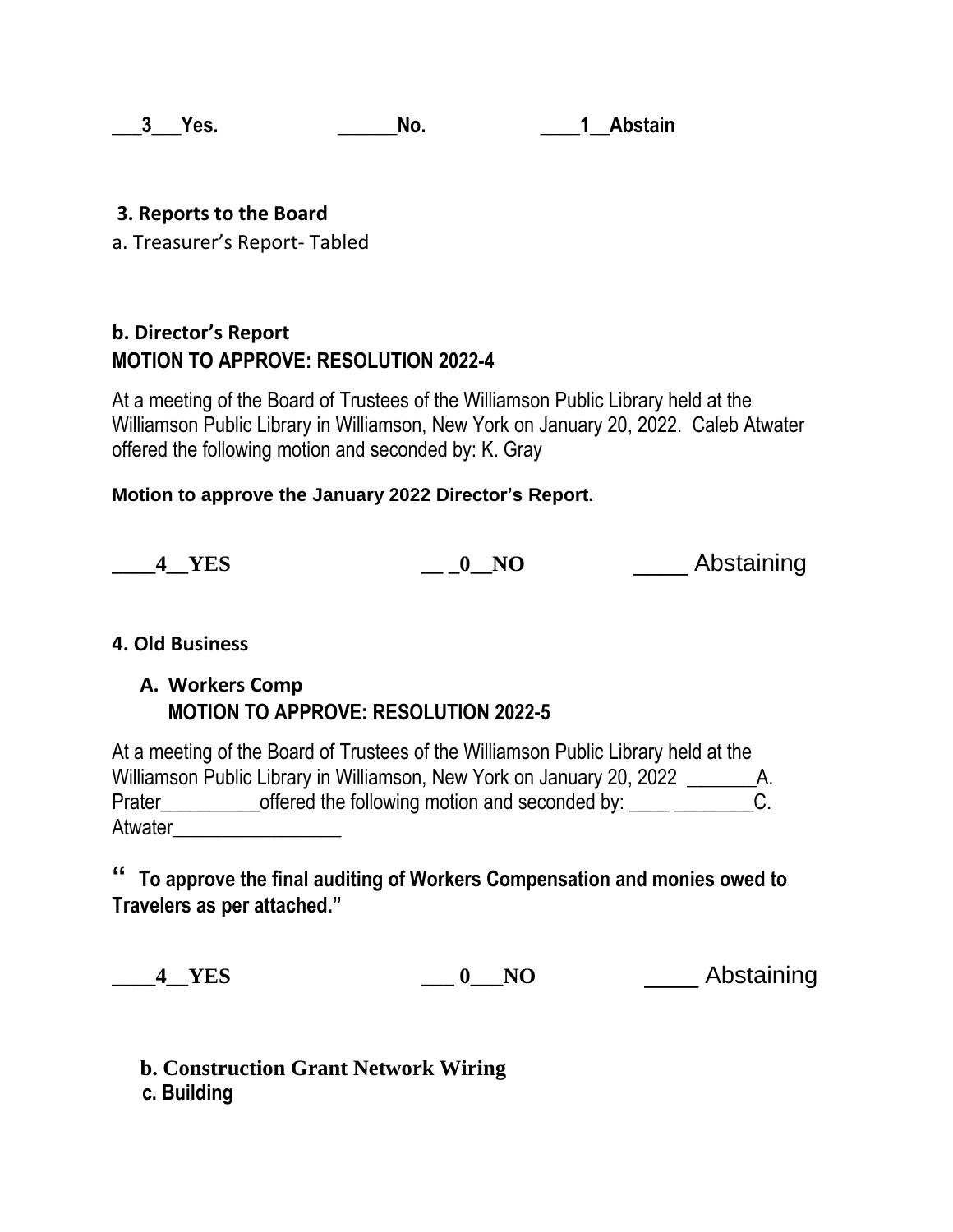### **5. New Business**

## a. 2021 Closing the Financials

### **MOTION TO APPROVE: RESOLUTION 2022-6**

At a meeting of the Board of Trustees of the Williamson Public Library held at the Williamson Public Library in Williamson, New York on January 20, 2022 C. Atwater\_\_\_\_\_\_\_\_\_\_\_\_offered the following motion and seconded by: \_\_\_\_ \_\_\_\_\_\_\_\_\_k. Gray\_\_\_\_\_\_\_\_\_\_\_\_\_\_\_\_\_\_

**" To approve the closing of the 2021 Financials as attached reflecting \$14,279 returned to Capital Reserve fund and \$16,900.93 to General Reserve."**

**\_\_\_\_4\_\_YES \_\_\_ 0\_\_\_NO** \_\_\_\_ Abstaining

# b. 2021 Auditing and Financials and DLD and AUD Filing **MOTION TO APPROVE: RESOLUTION 2022-7**

At a meeting of the Board of Trustees of the Williamson Public Library held at the Williamson Public Library in Williamson, New York on January 20, 2022 C. Atwater entity offered the following motion and seconded by: A. Prater

**" To approve \_\_internal\_\_ auditing for 2021 and to draft an RFP for 2022 External Auditing Services."**

**\_\_\_4\_\_\_YES \_\_\_0 \_\_\_NO** \_\_\_\_ Abstaining

#### **MOTION TO APPROVE: RESOLUTION 2022-8**

At a meeting of the Board of Trustees of the Williamson Public Library held at the Williamson Public Library in Williamson, New York on January 20, 2022 C. Atwater offered the following motion and seconded by: A. Prater\_\_\_\_\_\_\_\_\_\_\_\_\_\_\_\_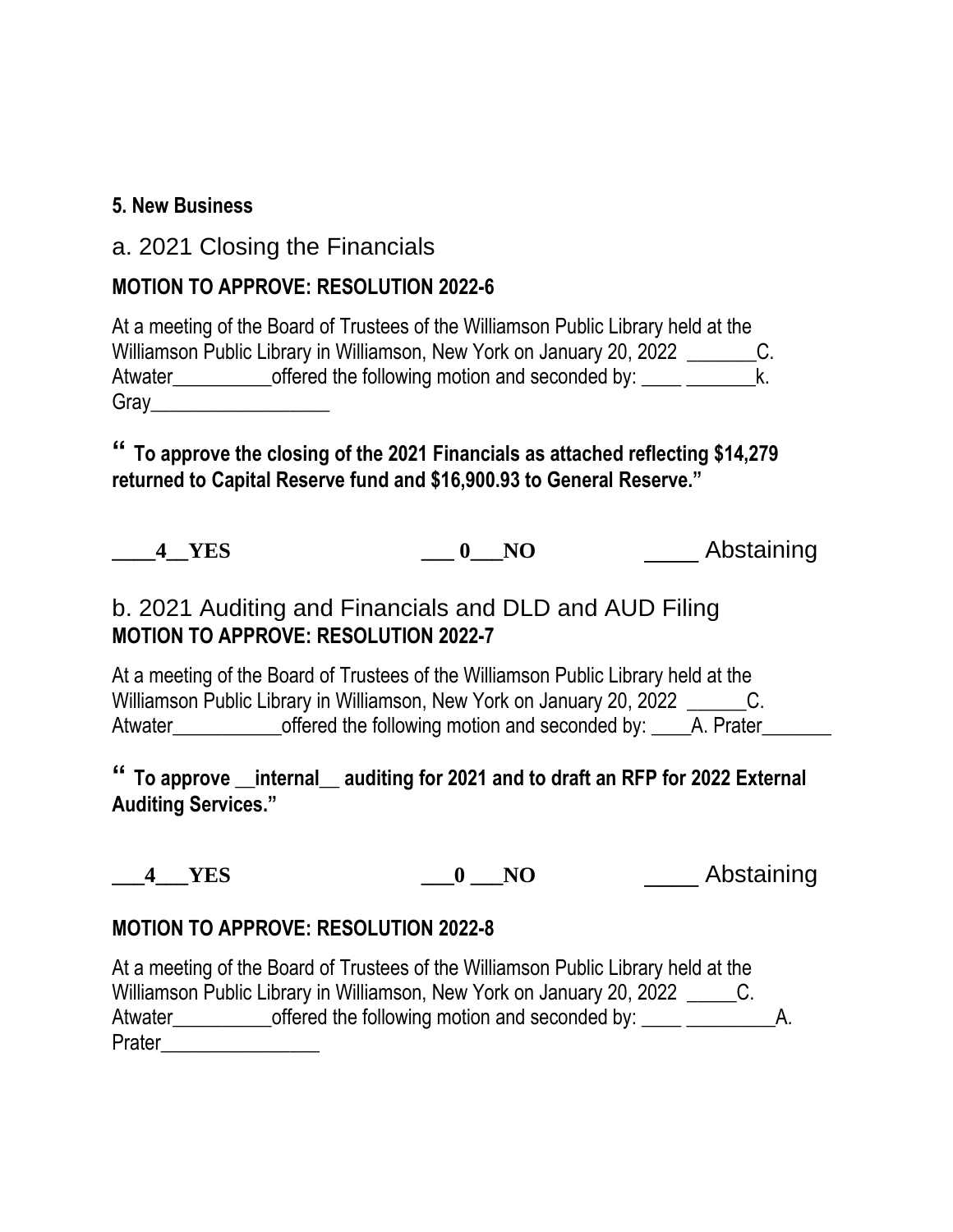**" To accept the attached 2022 Board Contact list for town and state reporting with changes"**

**\_\_\_\_4\_\_YES \_\_\_ 0\_\_\_NO** \_\_\_\_ Abstaining

# c. 2022 Banks **MOTION TO APPROVE: RESOLUTION 2022-9**

At a meeting of the Board of Trustees of the Williamson Public Library held at the Williamson Public Library in Williamson, New York on January 20, 2022 \_\_\_\_\_\_\_\_\_\_\_ Prater\_\_\_\_\_\_\_\_\_\_offered the following motion and seconded by: \_\_\_\_ \_\_\_\_\_\_\_\_\_\_\_K. Gray\_\_\_\_\_\_\_\_\_\_\_\_\_\_\_\_

**" To approve the official banks of record for the Williamson Public Library for 2022."**

**\_\_4\_\_\_\_YES \_\_\_ 0\_\_\_NO** \_\_\_\_ Abstaining

# 2022 Official Newspaper **d. MOTION TO APPROVE: RESOLUTION 2022-10**

At a meeting of the Board of Trustees of the Williamson Public Library held at the Williamson Public Library in Williamson, New York on January 20, 2022 C. Atwater offered the following motion and seconded by: \_\_\_\_ \_\_\_\_\_\_\_\_\_\_\_\_\_\_\_\_\_\_\_\_\_ Prater\_\_\_\_\_\_\_\_\_\_\_\_\_\_\_\_\_\_\_

**" To approve the Times of Wayne County as the official newspaper of record for 2022 for public notices and library business."**

**\_\_\_\_4\_\_YES \_\_\_ 0\_\_\_NO** \_\_\_\_ Abstaining

# e. 2022 Petty Cash Amount **MOTION TO APPROVE: RESOLUTION 2022-11**

At a meeting of the Board of Trustees of the Williamson Public Library held at the Williamson Public Library in Williamson, New York on January 20, 2022 C.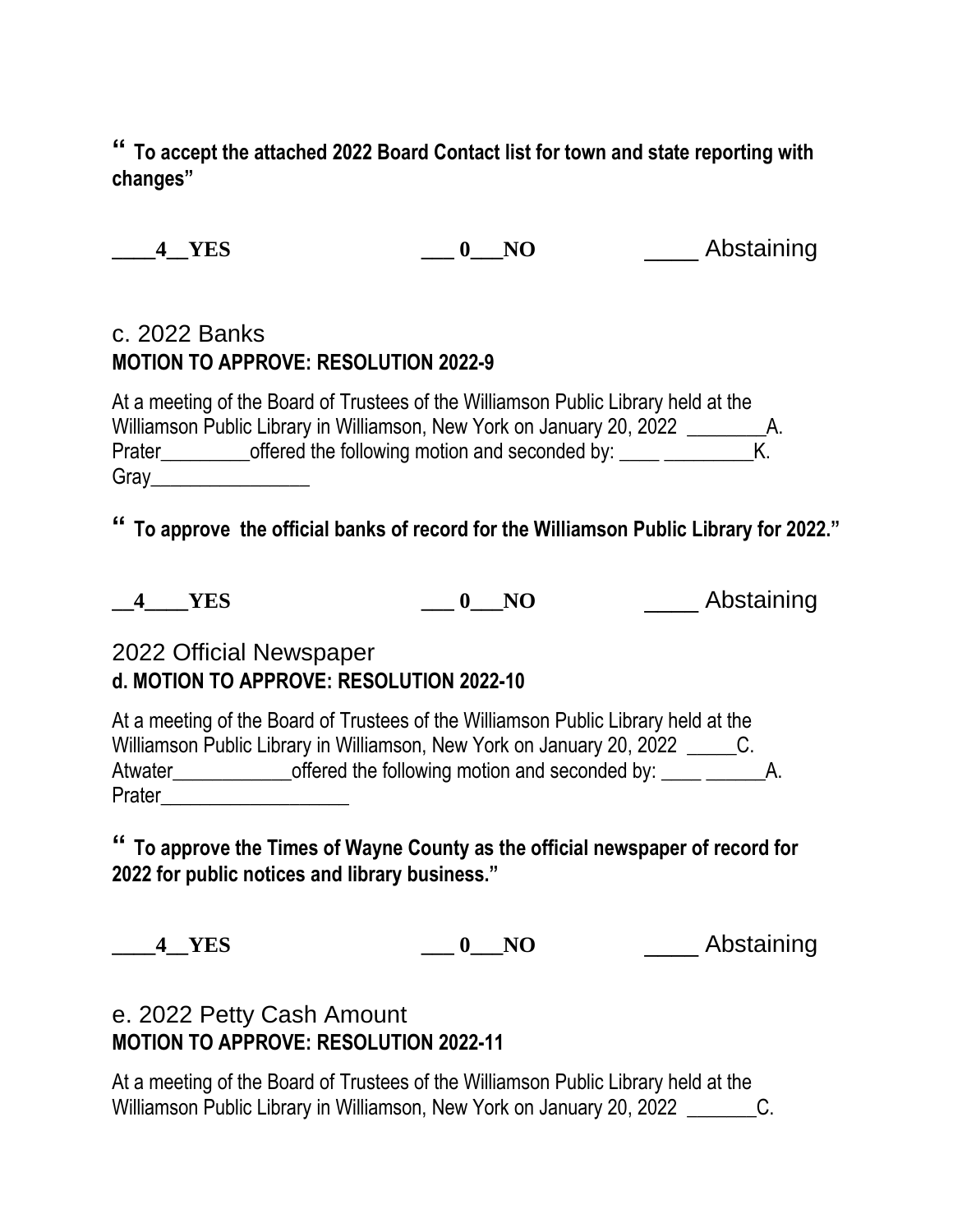Atwater offered the following motion and seconded by: M. Collins\_\_\_\_\_\_\_\_\_\_\_\_\_\_\_\_\_\_

# **" To approve Petty Cash and Starting Register as thresholds for 2022."**

| ۰. |
|----|
|    |

**\_\_\_4\_\_\_YES \_\_\_ 0\_\_\_NO** \_\_\_\_ Abstaining

f. 2022 Cash Up Amount

# **MOTION TO APPROVE: RESOLUTION 2022-12**

At a meeting of the Board of Trustees of the Williamson Public Library held at the Williamson Public Library in Williamson, New York on January 20, 2022 L. Atwater\_\_\_\_\_\_\_\_\_offered the following motion and seconded by: K. Gray

**"To approve cash up amount threshold or once a week, whichever is reached first for cashing up and bank deposit in 2022."**

| ΝC<br><b>YES</b> | Abstaining |
|------------------|------------|
|------------------|------------|

### **g. 2022 Trustee and Key Staff Conflict of Interest**

# **MOTION TO APPROVE: RESOLUTION 2022-13**

At a meeting of the Board of Trustees of the Williamson Public Library held at the Williamson Public Library in Williamson, New York on January 20, 2022 K. Gray cffered the following motion and seconded by: A. Prater\_\_\_\_\_\_\_\_\_\_\_\_\_\_\_\_\_\_\_\_

**"To approve the following key staff and Board Conflict of Interest forms for 2022 to be certified by the Secretary of the Board and entered into the Board Minutes. "**

**Kimberly Iraci \_\_\_\_\_\_Y\_\_\_\_\_\_\_\_\_ Michelle Byrne\_\_\_\_Y\_\_\_\_\_\_\_\_\_\_\_**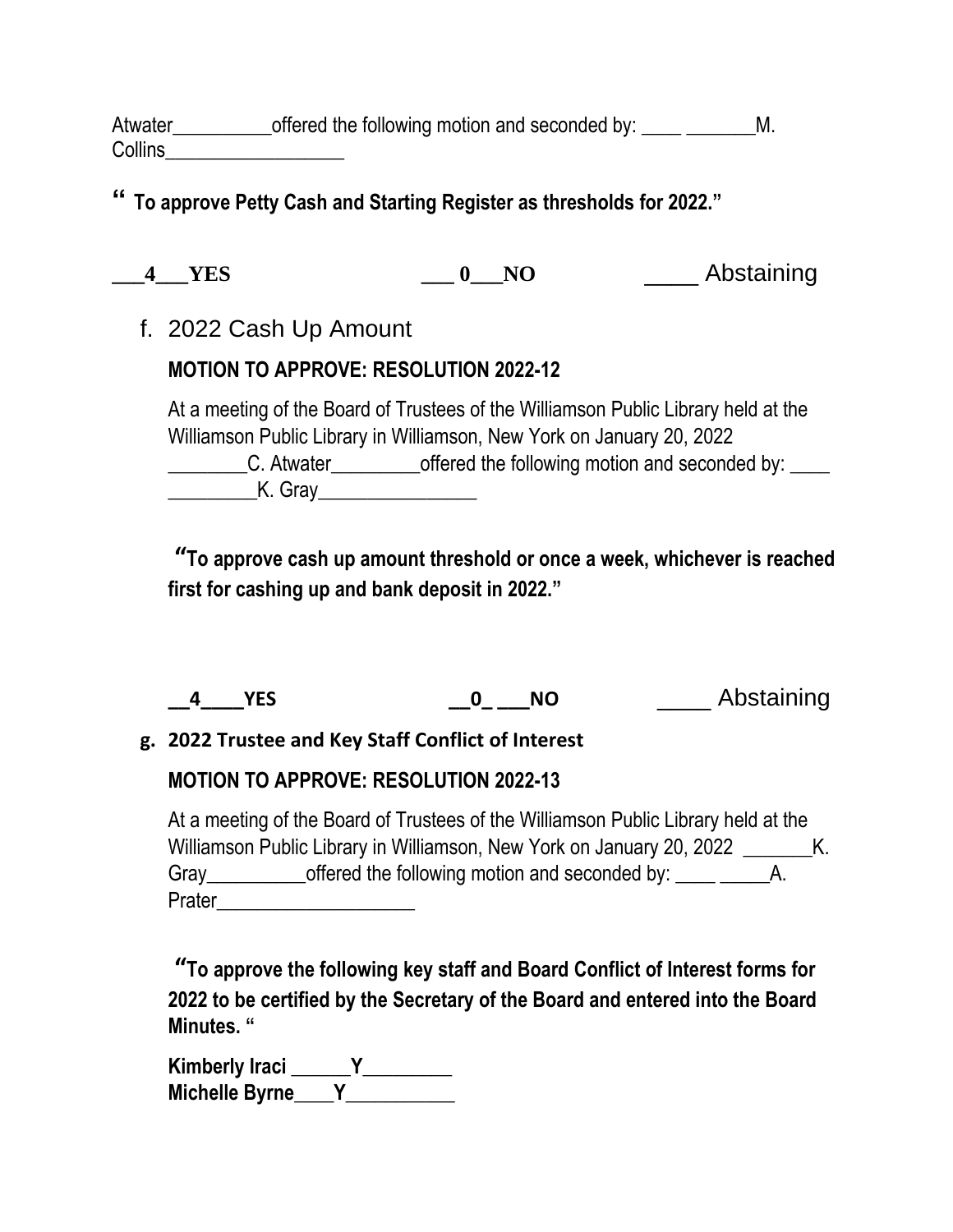| <b>Kristen Johnson</b> |  |
|------------------------|--|
| <b>Haley Shear</b>     |  |

**Jamie Corteville\_\_\_\_\_\_N\_\_\_\_\_\_\_\_\_\_\_\_\_\_**

| <b>Michael Collins</b> |   |  |
|------------------------|---|--|
| Nancy Orbaker          |   |  |
| <b>Amy Prater</b>      |   |  |
| <b>Kathryn Gray</b>    |   |  |
| <b>Caleb Atwater</b>   | N |  |

**\_\_\_\_4\_\_YES \_\_\_ 0\_\_\_NO** \_\_\_\_ Abstaining

h. 2022 Mileage Reimbursement

### **MOTION TO APPROVE: RESOLUTION 2022-14**

At a meeting of the Board of Trustees of the Williamson Public Library held at the Williamson Public Library in Williamson, New York on January 20, 2022 \_\_\_\_\_\_\_\_C. Atwater\_\_\_\_\_\_\_\_\_\_\_\_\_\_\_offered the following motion and seconded by: \_\_\_\_\_ \_\_\_\_\_\_\_\_A. Prater\_\_\_\_\_\_\_\_\_\_\_\_\_\_\_\_\_

**"To approve the following as determined by the IRS for 2022 mileage reimbursement for the Williamson Public Library**. The

standard mileage rate for the use of a car, vans, pickups or panel trucks is **58.5 cents per mile driven for business use."**

**\_\_\_4\_\_\_YES \_\_\_0 \_\_\_NO** \_\_\_\_ Abstaining

**i.** 2022 Allowable Pre Pays **MOTION TO APPROVE: RESOLUTION 2022-15**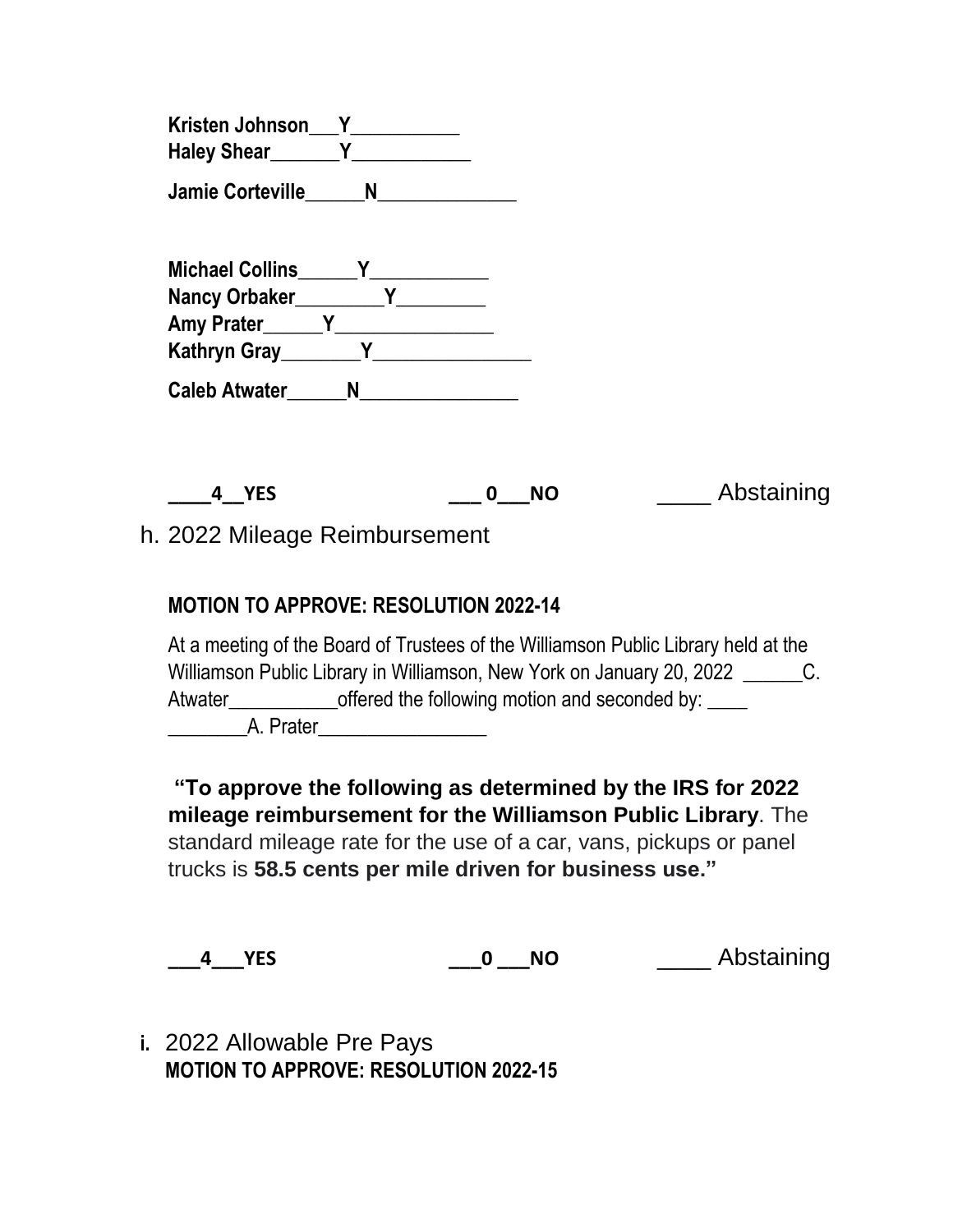At a meeting of the Board of Trustees of the Williamson Public Library held at the Williamson Public Library in Williamson, New York on January 20, 2022 K. Gray\_\_\_\_\_\_\_\_\_\_\_\_offered the following motion and seconded by: \_\_\_\_ \_\_\_\_\_\_\_\_ Prater\_\_\_\_\_\_\_\_\_\_\_\_\_\_\_\_\_\_

**"To approve the following as 2022 allowable pre-pays for the Williamson Public Library. All pre-pays will be audited by the Board at their next monthly meeting. Allowable 2022 Pre-Pays are as follows: payroll, benefits, insurance and utilities."**

**\_\_4\_\_\_\_YES \_\_\_ 0\_\_\_NO** \_\_\_\_ Abstaining

j. 2022 Review of Financial Policies

### **MOTION TO APPROVE: RESOLUTION 2022-16**

At a meeting of the Board of Trustees of the Williamson Public Library held at the Williamson Public Library in Williamson, New York on January 20, 2022 \_\_\_\_\_\_\_\_\_\_C. Atwater offered the following motion and seconded by: \_\_\_\_ \_\_\_\_\_\_\_\_\_\_\_\_\_\_\_\_\_\_\_\_\_\_ Gray\_\_\_\_\_\_\_\_\_\_\_\_\_\_\_\_

**"To approve the review of the Williamson Public Library's Financial Policies for 2022."**

**\_\_\_\_4\_\_YES \_\_\_0 \_\_\_NO** \_\_\_\_ Abstainingj.

#### **k. Legislative Library Advocacy Day l. 2022 Official Library Signers MOTION TO APPROVE: RESOLUTION 2022-17**

At a meeting of the Board of Trustees of the Williamson Public Library held at the Williamson Public Library in Williamson, New York on January 20, 2022 \_\_\_\_\_\_\_\_\_\_C. Atwater\_\_\_\_\_\_\_\_\_\_offered the following motion and seconded by: \_\_\_\_ \_\_\_\_\_\_\_\_\_\_A. Prater\_\_\_\_\_\_\_\_\_\_\_\_\_\_\_

### **"To approve the official Library signers for 2022"**